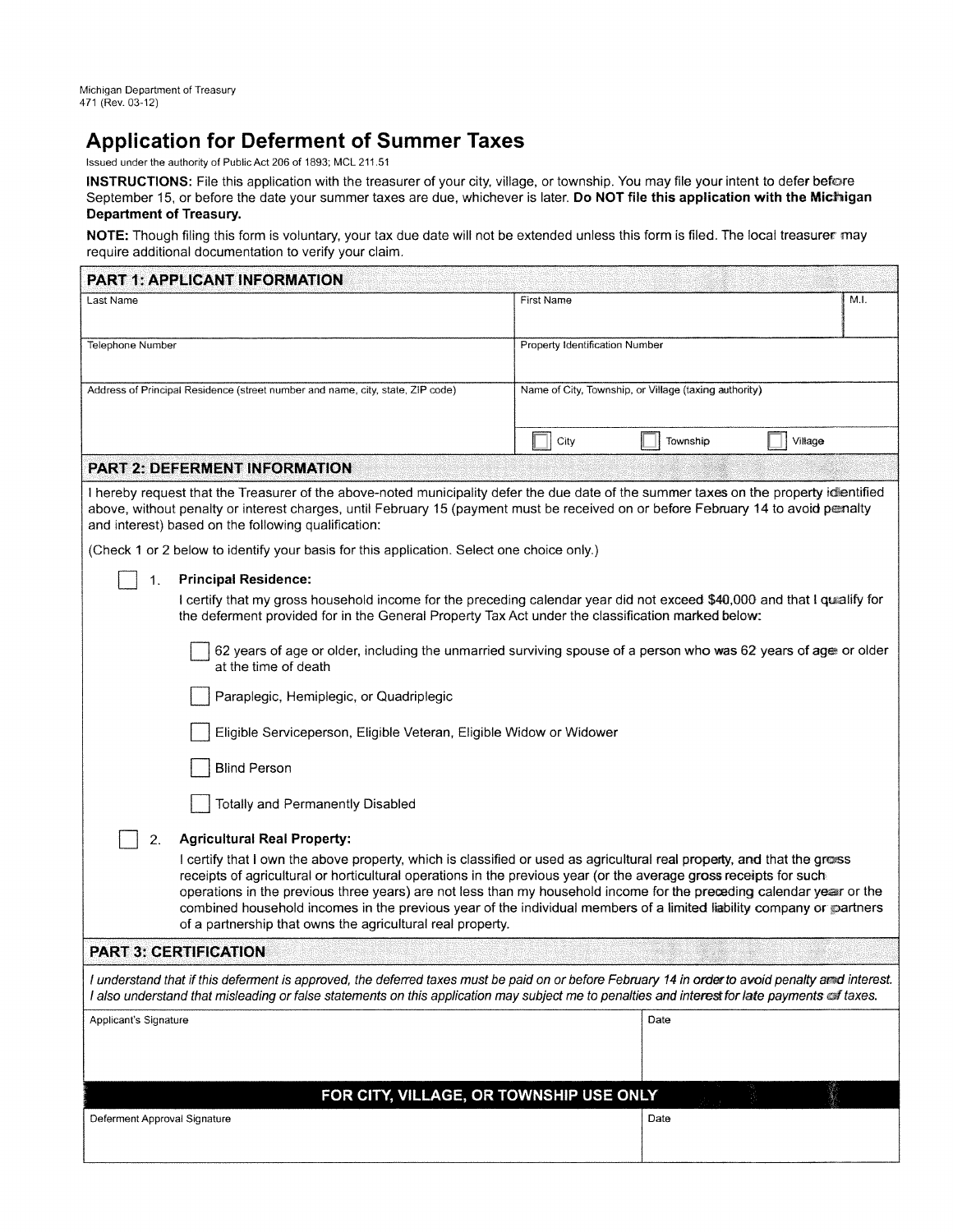# **Frequently Asked Questions (FAQs) About Summer Tax Deferment**

### **1. Can I defer payment of my summer property tax?**

An owner of eligible property may file a completed summer property tax deferment form with his or her city or township treasurer before September 15, or before the date your summer taxes are due, which ever is later. A valid deferment permits summer property taxes to be paid on or before Febmary 14 without any additional penalty and interest

Taxpayers may defer their summer property tax if they meet the following criteria. Payment may be deferred until **February 15** (payment must be received on or before Febmary 14 in order to avoid penalties and interest) for principal residence property owned by a taxpayer who:

- Has a total gross household income of \$40,000 or less for the preceding tax year, **AND**
- Is totally and permanently disabled, blind, paraplegic, hemiplegic, quadriplegic, **OR**
- Is an eligible serviceperson, eligible veteran, or eligible widow or widower, **OR**
- Is at least age 62

### **2. What type of property is eligible for property tax deferment?**

- Residential real property that is the principal residence of the taxpayer seeking deferment of summer taxes
- Agricultural real property, if the gross receipts of the agricultural or horticultural operations in the previous year, or the average gross receipts of the operations from the previous three years, are not less than the total household income of the owner in the previous year or the combined household incomes in the previous year of the individual members of a limited liability company or partners in a partnership that owns the agricultural real property. A limited liability company or partnership may claim the deferment under this section only if the individual members of the limited liability company or partnership qualified for the deferment under this section before the individual members formed the limited liability company or partnership.

## **3. Who defines the terms disabled, blind, paraplegic, hemiplegic, quadriplegic; or an eligible serviceperson, eligible veteran, or eligible widow or widower?**

The terms are defined in the Income Tax Act of 1967, P. A. 281 of 1967. The definitions are as follows:

- *Blind*: A person with a permanent impairment of both eyes of the following status: central visual acuity of 20/200 or less in the better eye with corrective glasses, or central visual acuity of more than 20/200 if there is a field defect in which the peripheral field has contracted to such an extent that the widest diameter of visual field subtends an angular distance of no greater than 20 degrees in the better eye.
- *Eligible serviceperson, eligible veteran,* and *eligible widow* or *widower:* A serviceperson, veteran, or widow or widower whose income (outside of compensation paid by the veterans administration or the armed forces of the United States for serviceincurred disabilities), as defined in this act, is not more than \$7,500 per year and who meets the requirements of the following schedule:

| War                                                                      | Person                                                              | <b>Service in War</b>                                                 | <b>Disability</b><br>$\%$ |
|--------------------------------------------------------------------------|---------------------------------------------------------------------|-----------------------------------------------------------------------|---------------------------|
| Indian, Civil, Spanish-American, Mexican                                 | Veteran or veteran's widow(er)                                      | 3 months, or 1 day with discharge<br>for service-connected disability | No.<br>requirement        |
| World War I. World War II.<br>Korean                                     | Widow(er) of non disabled or non<br>pensioned veteran               | 3 months, or 1 day with discharge<br>for service-connected disability | No.<br>requirement        |
| All wars or presidential executive<br>order or presidential proclamation | Pensioned veteran or veteran's widow(er)                            | Any                                                                   | No.<br>requirement        |
| All wars or presidential executive<br>order or presidential proclamation | Veteran with service-connected disability<br>or veteran's widow(er) | Any                                                                   | $10 - 100$                |
| All wars or presidential executive<br>order or presidential proclamation | Widow(er) of veteran dying in service                               | Any                                                                   | No.<br>requirement        |
| Current service                                                          | Serviceperson or<br>serviceperson's widow(er)                       | Any                                                                   | No.<br>requirement        |

• *Paraplegic, hemiplegic, or quadriplegic:* An individual, or either l of 2 persons filing a joint tax return under this act, who is a paraplegic, hemiplegic, or quadriplegic at the end of the tax year.